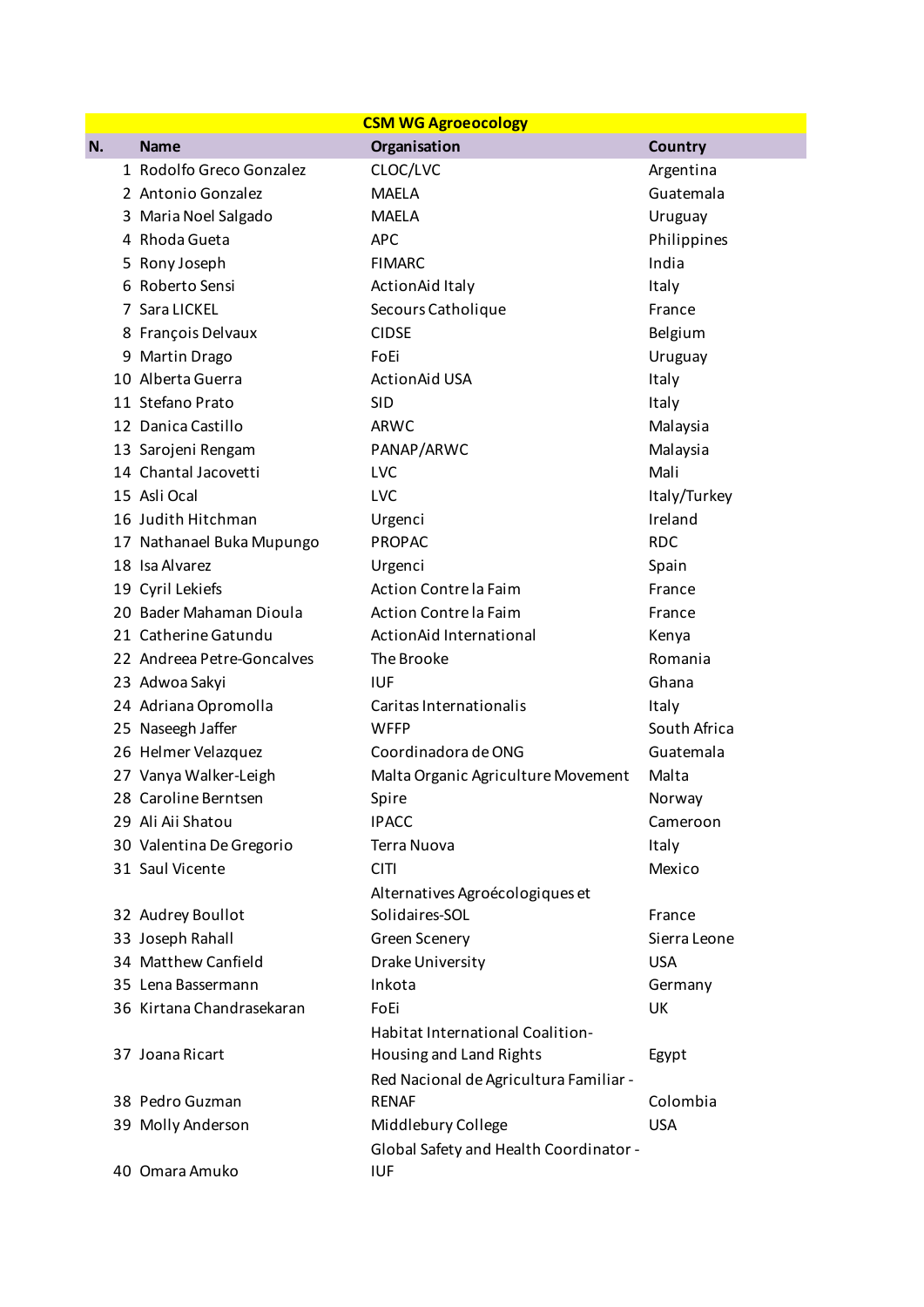Stig Tanzmann Mariam Aljaajaa Zeina Fakhr Eldin Johanna Jacobi Katarina Munksgaard Giuseppe Tallarico Janneke Bruil Diana Quiroz

41 Mani Jorge Stanley Icaza CITI Panama 42 Thierry Kesteloot Oxfam Solidarite Belgium 43 Marita Wiggerthale Oxfam Germany Germany 44 Faris Ahmed Independent Researcher Canada 45 Afsar Jafri Focus on the Global South India Bread for the World - Protestant Development Service Germany 47 Carl Hutchby Poutini Waiora/IITC New Zealand APN/Arab Network for Food Sovereignty **Sovereignty Jordan** APN/Arab Network for Food Sovereignty **Sovereignty Jordan** 50 Fayez Altuneib Hakoritna Palestine 51 Emily Mattheisen FIAN Germany 52 Philip Seufert FIAN Germany 54 Valentin Brochard CCFD - Terres Solidaires France University of Bern - Center for Development and Environment Switzerland 56 Katelijne Suetens Broederlijk Delen VZW Belgium Australian Food Sovereignty Alliance (AFSA) Australia 58 Justus Lavi Mwololo Kenya Small Scale Farmers Forum Kenya 59 Vincent Melis Entraide & Fraternité Belgium 60 Rose Williams Biowatch South Africa South Africa 61 Maria Teresa Alvarez WAMIP Argentina 62 Christiane Costa Instituto Polis/HIC Brazil 63 Michael O'Brien Trócaire Ireland 64 Patrick Mulvany UK Food Group UK 65 Gilles Tehau Parzy Poet.Com Polynesia 66 Susan Bragdon **UN Quaker Office** Switzerland 67 Janet Maro Sustainable Agriculture Tanzania Tanzania 68 Laurent Levard GRET (NGO) GRET (NGO) 69 Jocelyn Parot **Example 20 Urgenci Example 20 Inc.** France 70 Nathalie Van Haren Soth Ends The Netherlands The Netherlands 71 Jose Manuel Benitez Castaño COAG Spain 72 Michel Pimbert Coventry University UK World Permaculture Association (WPA) and the contract of the contract of the contract of the contract of the contract of the contract of the contract of the contract of the contract of the contract of the contract of the contract of the contract of the 74 Carmen Schwartz Organic Seed Breader Germany 75 Elizabeth Anne Westaway Permaculture Association Britain UK 76 Angela Zarro SID SID 77 Ruchi Shroff Navdanya International Italy Cultivate! For healthy food, land and community The Netherlands Cultivate! For healthy food, land and community The Netherlands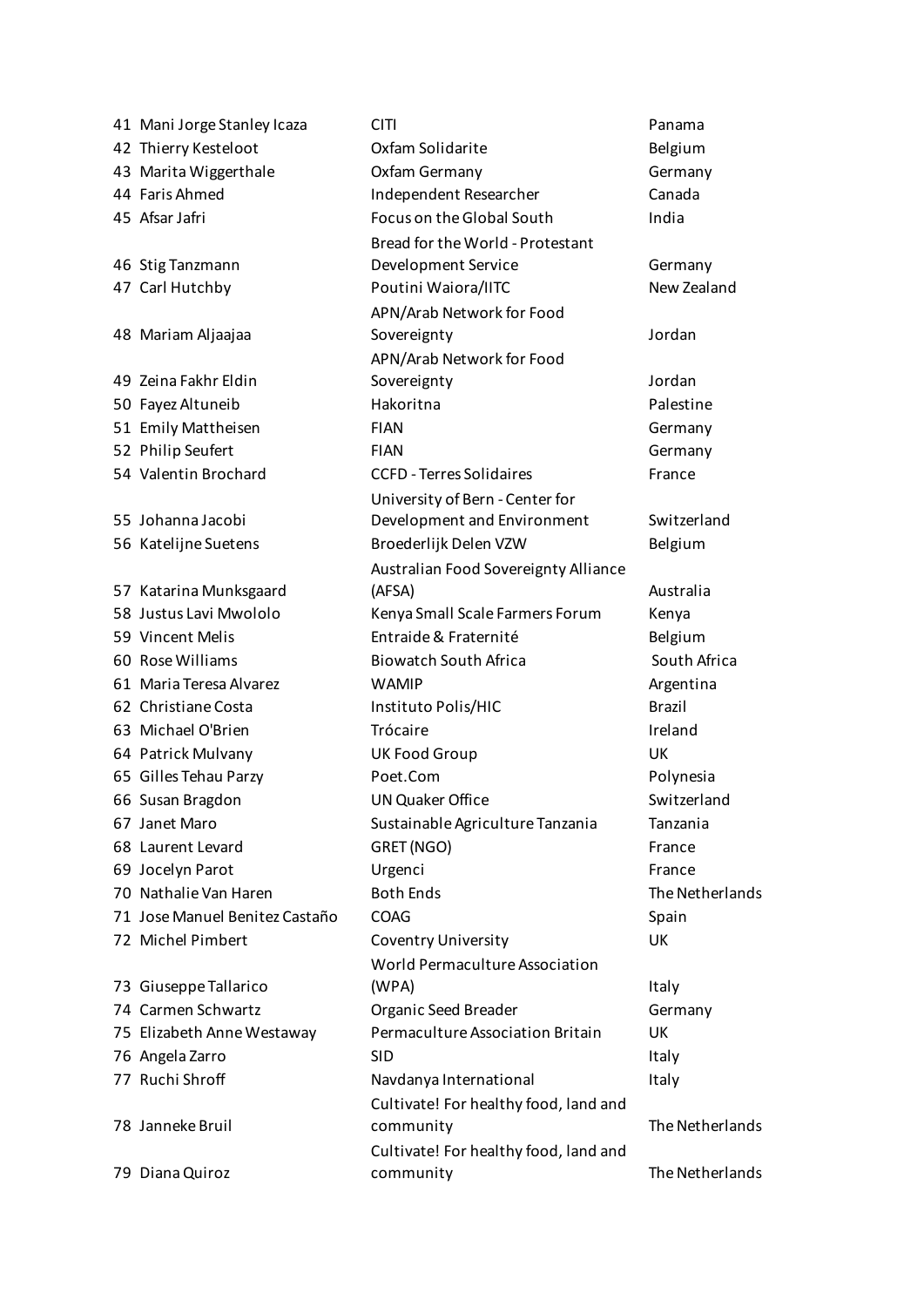| 80 Ashlesha Khadse          | <b>LVC</b>                              | India           |
|-----------------------------|-----------------------------------------|-----------------|
|                             | Cultivate! For healthy food, land and   |                 |
| 81 Jessica Milgroom         | community                               | The Netherlands |
| 82 Antonio Roman-Alcalá     | Researcher                              | <b>USA</b>      |
|                             | Agronomes et veterinaires sans          |                 |
| 83 Katia Roesch             | frontieres                              | France          |
|                             | Support for Women in Agriculture and    |                 |
| 84 Gertrude Kenyangi        | Environment (SWAGEN)                    | Uganda          |
| 85 Nora McKeon              | <b>Terra Nuova</b>                      | Italy           |
| 86 Shiney Varghese          | <b>IATP</b>                             | <b>US</b>       |
| 87 Hélène Botreau           | Oxfam France                            | France          |
|                             | AFSA (Australia Food Sovereignty        |                 |
| 88 Anisah Madden            | Alliance)                               | Australia       |
| 89 Karin Ulmer              | Act Alliance EU                         | Belgium         |
| 90 Iridiani Seibert         | La Via Campesina                        | <b>Brazil</b>   |
| 91 Paola De Meo             | <b>Terra Nuova</b>                      | Italy           |
| 92 Joana Dias               | Actuar                                  | Portugal        |
| 93 Vanessa Black            | Biowatch                                | South Africa    |
| 94 Tim Wise                 | <b>Tufts University</b>                 | <b>Boston</b>   |
| 95 Cristina Grandi          | <b>IFOAM</b>                            | Italy/Argentina |
| 96 Paulomee Mistry          | <b>IUF</b>                              | India           |
|                             | Alliance for Food Sovereignty in Africa |                 |
| 97 Michael Farrelly         | (AFSA)                                  | Uganda          |
|                             | Alliance for Food Sovereignty in Africa |                 |
| 98 Million Baley            | (AFSA)                                  | Ethiopia        |
| 99 Andre Luzzi              | <b>HIC</b>                              | <b>Brazil</b>   |
| 100 Neth Dano               | <b>ETC Group</b>                        | Philippines     |
| 101 Tom Wakeford            | <b>ETC Group</b>                        | UK              |
| 102 Ingrid Heindorf         | World Future Council                    | Switzerland     |
| 103 Christina Kwangwari     | ActionAid International                 | Zimbabwe        |
| 104 Robert Hodosi           | Caritas Norway                          | Norway          |
| 105 Jan Urhahn              | Rosa Luxemburg Foundation               | Germany         |
| 106 Annelie Bernhart        | Researcher                              | Germany         |
| 107 Tina Goethe             | Brot Für Alle                           | Germany         |
| 108 Usiel Kandjii           | ESAPN/WAMIP                             | Zambia          |
| 109 Magdalenna Ackermann    | <b>SID</b>                              | Italy/Argentina |
| 110 Marie Cosquer           | Oxfam France                            | France          |
| 111 Tristan Quinn-Thibodeau | <b>ActionAid USA</b>                    | <b>USA</b>      |
| 112 Caroline Ledant         | Schola Campesina                        | France/Italy    |
|                             | Coldiretti/International catholic Rural |                 |
| 113 Marco Foschini          | Association (ICRA)                      | Italy           |
| 114 Khaled Khawaldeh        | <b>WAMIP</b>                            | Jordan          |
| 115 Luca Chinotti           | <b>WWF</b>                              | Switzerland     |
| 116 Martina Fleckenstein    | <b>WWF</b>                              | Germany         |
|                             | AFSA (Australia Food Sovereignty        |                 |
| 117 Ruth Gaha-Morris        | Alliance)                               | Australia       |